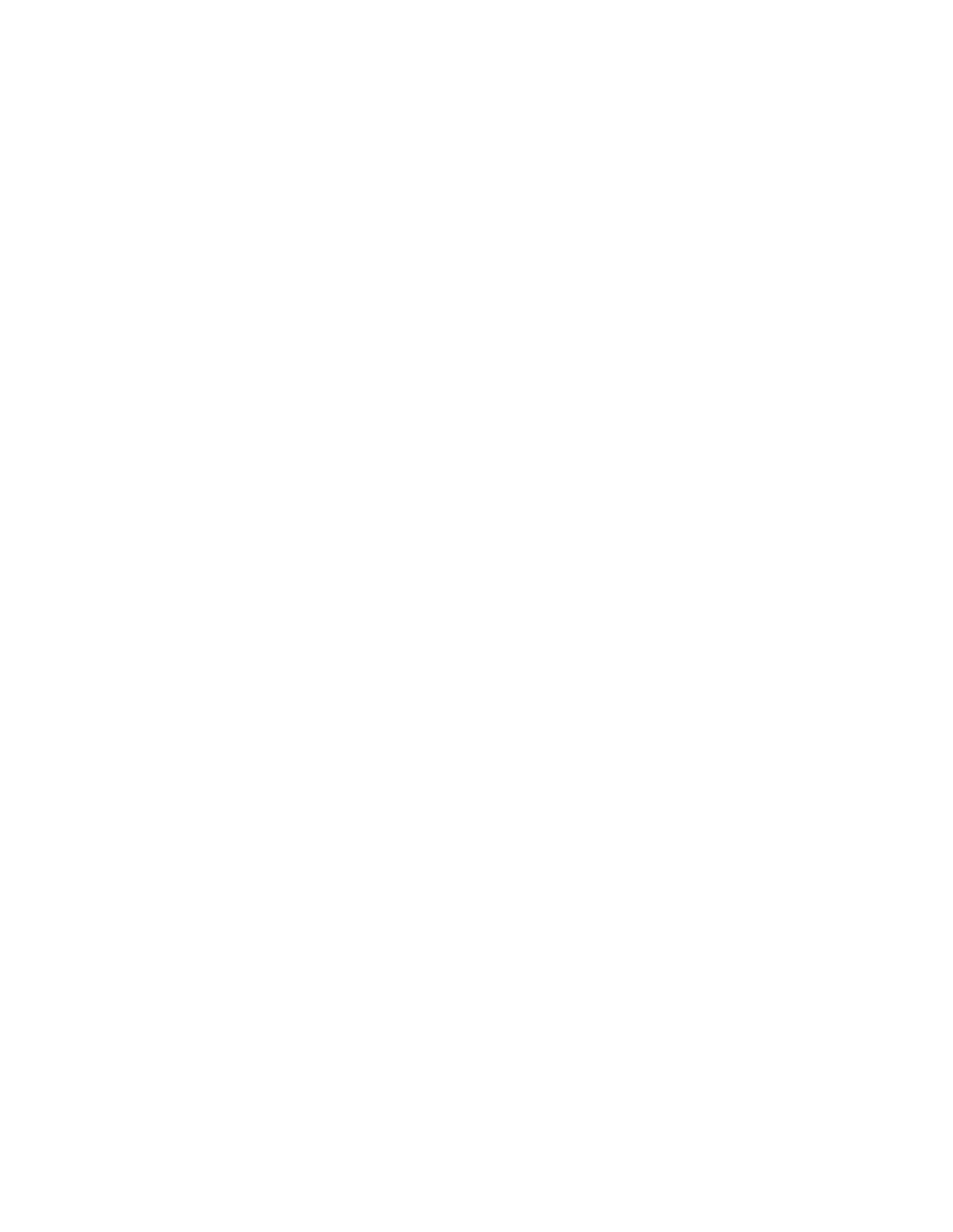## EHC - 4Base-Scorecard: CHC122 - 08-20-16 - CHC 9 @ COL 2 • WP: Cahill - LP: Hoffman - Sv: - CHCrec 78-44 - Bryant is Top Contributor in CHC win



| CHC - 4BaseScore - Player 4Score by Batting Order<br>CHC122 - 08-20-16 - CHC 9 @ COL 2<br>WP: Cahill - LP: Hoffman - Sv: - CHC rec 78-44 - Bryant is Top Contributor in CHC win |      |          |              |                         |                |    |                |                |                |                |                         |  |
|---------------------------------------------------------------------------------------------------------------------------------------------------------------------------------|------|----------|--------------|-------------------------|----------------|----|----------------|----------------|----------------|----------------|-------------------------|--|
| <b>Bat Order</b>                                                                                                                                                                |      |          |              |                         |                |    |                |                |                |                |                         |  |
| Player                                                                                                                                                                          | Team | Position | $\mathbf{1}$ | $\overline{\mathbf{2}}$ | 3              | 4  | 5              | 6              | $\overline{7}$ | 8              | 9                       |  |
| <b>Bryant</b>                                                                                                                                                                   | CHC  | 3B       |              | 22                      |                |    |                |                |                |                |                         |  |
| Zobrist                                                                                                                                                                         | CHC  | 2B-RF    |              |                         |                | 21 |                |                |                |                |                         |  |
| Montero                                                                                                                                                                         | CHC  | C        |              |                         |                |    |                |                | 13             |                |                         |  |
| Fowler                                                                                                                                                                          | CHC  | CF       | 9            |                         |                |    |                |                |                |                |                         |  |
| <b>Russell</b>                                                                                                                                                                  | CHC  | SS       |              |                         |                |    | $\overline{7}$ |                |                |                |                         |  |
| <b>Rizzo</b>                                                                                                                                                                    | CHC  | 1B       |              |                         | $6\phantom{a}$ |    |                |                |                |                |                         |  |
| Montgomery                                                                                                                                                                      | CHC  | P        |              |                         |                |    |                |                |                |                | $\overline{\mathbf{4}}$ |  |
| Soler                                                                                                                                                                           | CHC  | RF       |              |                         |                |    |                | $\overline{2}$ |                |                |                         |  |
| <b>Szczur</b>                                                                                                                                                                   | CHC  | LF       |              |                         |                |    |                |                |                | $\overline{2}$ |                         |  |
| Cahill                                                                                                                                                                          | CHC  | P-Rel    |              |                         |                |    |                |                |                |                | $\blacktriangleleft$    |  |
| <b>Baez</b>                                                                                                                                                                     | CHC  | 2B-Dsub  |              |                         |                |    |                | $\mathbf{0}$   |                |                |                         |  |

Scorecard Sponsored By



**GO** - Meal and Fitness Tracker By Iolo

https://itunes.apple.com/us/app/go-meal-and-fitness-track-er/id785910082?mt=8

## CHC - 4Score Box - Player Totals<br>CHC122 - 08-20-16 - CHC 9 @ COL 2<br>WP: Cahill - LP: Hoffman - Sv: - CHC rec 78-44 - Bryant is Top Contributor in CHC win

| Player        | Team Position | Bat<br>Ord #   | Credit For Run   | PA Bases       | <b>BR</b> Bases | <b>Bases Pushed</b> | Player 4Score    | Appearances    | Productivity<br>Rate |
|---------------|---------------|----------------|------------------|----------------|-----------------|---------------------|------------------|----------------|----------------------|
| Bryant        | CHC 3B        | $\overline{2}$ | $\overline{4}$   | 5              | 3               | 10                  | 22               | 5              | 4.400                |
| Zobrist       | CHC 2B-RF     | 4              | 2                | $\overline{7}$ | 5               | $\overline{7}$      | 21               | 5              | 4.200                |
| Montero       | CHC C         | $\overline{7}$ | 3                | 3              | $\pmb{0}$       | $\overline{7}$      | 13               | 5              | 2.600                |
| Fowler        | CHC CF        | $\mathbf{1}$   | $\pmb{0}$        | 3              | 6               | $\mathsf{O}\xspace$ | $\boldsymbol{9}$ | 5              | 1.800                |
| Russell       | CHC SS        | 5              | $\mathbf 0$      | 3              | 3               | $\mathbf{1}$        | $\overline{7}$   | 5              | 1.400                |
| Rizzo         | CHC 1B        | 3              | $\pmb{0}$        | $\overline{2}$ | 3               | $\mathbf{1}$        | 6                | 5              | 1.200                |
| Montgomery    | CHC P         | 9              | $\mathbf 0$      | $\overline{2}$ | $\overline{2}$  | 0                   | 4                | $\overline{2}$ | 2.000                |
| Soler         | CHC RF        | $\,6$          | $\pmb{0}$        | $\overline{1}$ | $\pmb{0}$       | $\mathbf{1}$        | $\overline{2}$   | $\overline{4}$ | 0.500                |
| Szczur        | CHC LF        | 8              | $\mathbf 0$      | $\mathbf{1}$   | $\mathbf{1}$    | $\mathbf 0$         | $\overline{2}$   | 5              | 0.400                |
| Cahill        | CHC P-Rel     | 9              | $\pmb{0}$        | $\pmb{0}$      | $\pmb{0}$       | $\mathbf{1}$        | $\mathbf{1}$     | $\overline{2}$ | 0.500                |
| Baez          | CHC 2B-Dsub   | 6              | $\pmb{0}$        | $\pmb{0}$      | $\pmb{0}$       | $\mathsf 0$         | $\pmb{0}$        | $\mathbf{1}$   | 0.000                |
| <b>Totals</b> |               |                | $\boldsymbol{9}$ | 27             | 23              | 28                  | 87               | 44             | 1.977                |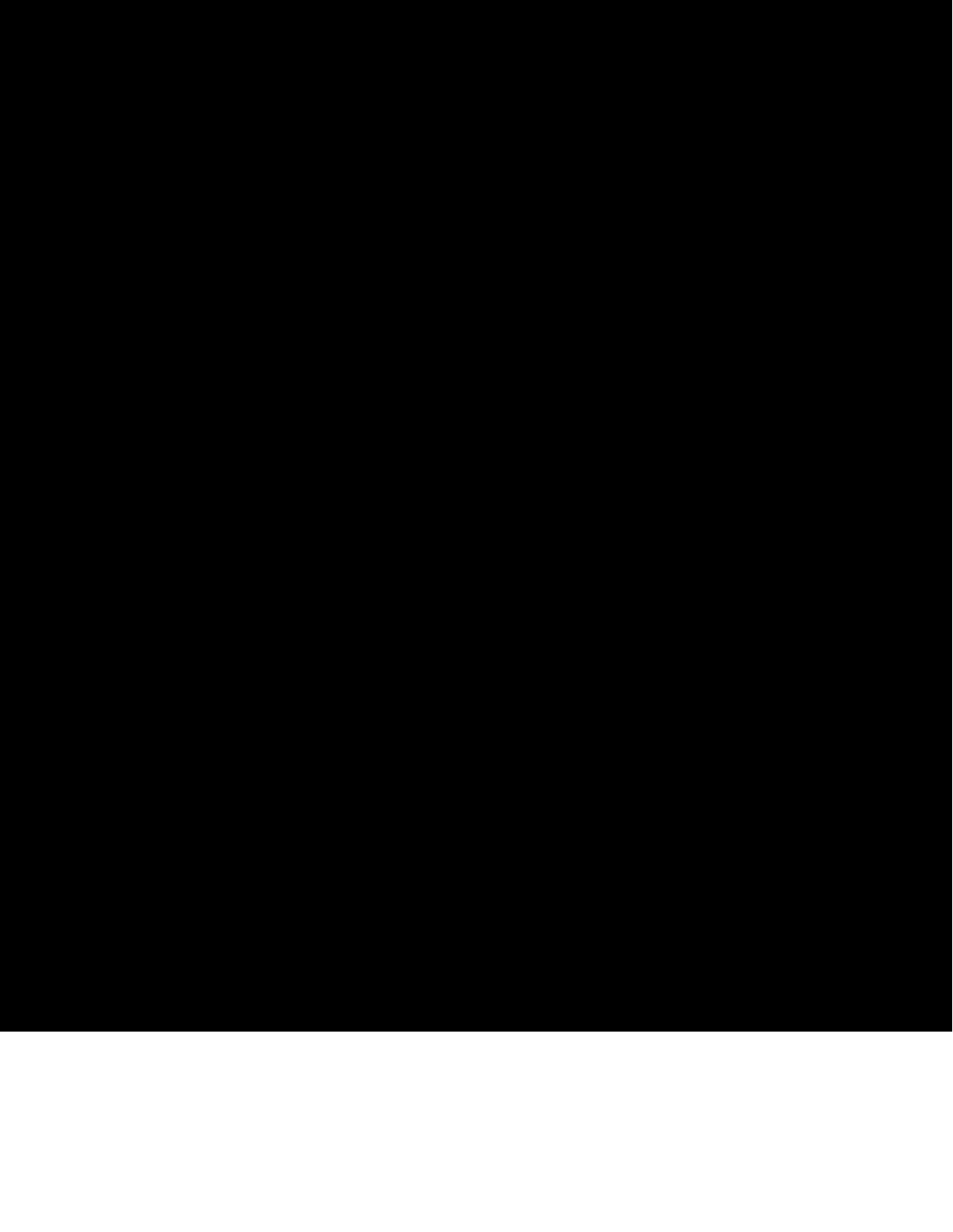## \* WP: Cahill-LP: Hoffman-Sv: -CHC rec 78-44 - Bryant is Top Contributor in CHC win Bat Order | Player | Inning | PlayText | LOBStatus Credit For Run PA Bases BR Bases Bases Pushed Player 4Score 1 | Fowler 01 8.Single +DP'd-3-6-1 04 9.Single +2nd-3rd-1-Err 05 | Walk 06 K 08 K **Player Totals** 2 Bryant 01 8 04 | 9.Single 05 .HomeRun 06 K 08 9 **Player Totals** 3 Rizzo 01 3-6-1-DP 04 9.Single 05 8.Single+DP'd-6-4-3 07 3-1 09 8 **Player Totals** 4 Zobrist 02 9 04 8.Double 05 6-4-3-DP 07 8.Single 09 .HomeRun LF **Player Totals** 5 Russell 02 4-3 04 5-3 05 | Walk Left on 2nd 07 | 7.Single | Left on 2nd 09 | Walk Left on 2nd **Player Totals** 6 Soler 02 K 04 8 05 | 7.Single | Left on 1st 07 4 **Player Totals** Baez 09 K **Player Totals** 7 Montero 03 K 04 8.Single Left on 1st 05 K 07 | 8.Single | Left on 1st 09 8.Single Left on 1st **Player Totals** 8 | Szczur 03 6-3 04 8 06 9.Single Left on 2nd 07 8 09 9 **Player Totals** 9 Montgomery 03 5 05 3-Err **Player Totals** Cahill 06 **3-1-SacBunt** 08 K **Player Totals Grand Total** 0 0 1 0 1 0 1 3 0 4 0 1 3 0 4 0 0 0 0 0 0 0 0 0 0 0 0 0 3 6 0 9 0 0 0 0 0 0 1 1 3 1 6  $3$  4 0 9 16 0 0 0 0 0 0 0 0 0 0 0 0  $\frac{4}{10}$  5 3 3 10 22 0 0 -1 -1 0 1 3 2 6 0 0 1 0 1 0 0 0 0 0 0 0 0 0 0 0 0 0 2 3 1 6 0 0 0 0 0 0 1  $2$  2 3 8 0 0 0 0 0 0 0 1 3 0 4 1 4 0 4 9  $\boxed{2}$   $\boxed{7}$   $\boxed{5}$   $\boxed{7}$   $\boxed{21}$ 0 0 0 0 0 0 0 0 0 0 0 0 0 1 1 0 2 0 1 1 1  $1$  3 0 1 1 0 2  $\boxed{0}$   $\boxed{3}$   $\boxed{1}$   $\boxed{7}$ 0 0 0 0 0 0 0 0 0 0 0 0 0 1 0 1 2 0 0 0 0 0 0  $\boxed{0}$  1  $\boxed{0}$  1  $\boxed{1}$  2 0 0 0 0 0 0  $\begin{array}{c|c|c|c|c|c} \hline \Omega & \Omega & \Omega & \Omega \end{array} \hspace{1.5cm} \begin{array}{c|c|c} \hline \Omega & \Omega & \Omega \end{array} \hspace{1.5cm} \begin{array}{c|c|c} \hline \Omega & \Omega & \Omega \end{array} \end{array}$ 0 0 0 0 0 0 2 1 0 3 6 0 0 0 0 0 0 1 1 0 3 5 0 1 0 1 2  $\frac{3}{2}$   $\frac{3}{2}$   $\frac{0}{7}$   $\frac{13}{2}$ 0 0 0 0 0 0 0 0 0 0 0 0 0 1 1 0 2 0 0 0 0 0 0 0 0 0 0 0 0  $\begin{array}{ccc} \boxed{0} & 1 & 1 & \boxed{1} & \boxed{0} & \boxed{2} \end{array}$ 0 0 0 0 0 0  $0 \qquad \qquad 2 \qquad \qquad 2 \qquad \qquad 0 \qquad \qquad 4$ 0 2 2 0 4  $0 \qquad 0 \qquad 0 \qquad 1 \qquad 1$ 0 0 0 0 0 0  $\boxed{0}$   $\boxed{0}$   $\boxed{1}$   $\boxed{1}$ <u>9</u> 27 23 28 37 Detail by Bat Order/Player

<u>CHC - 4Base-Scorecard: CHC122 - 08-20-16 - CHC 9 @ COL 2</u>